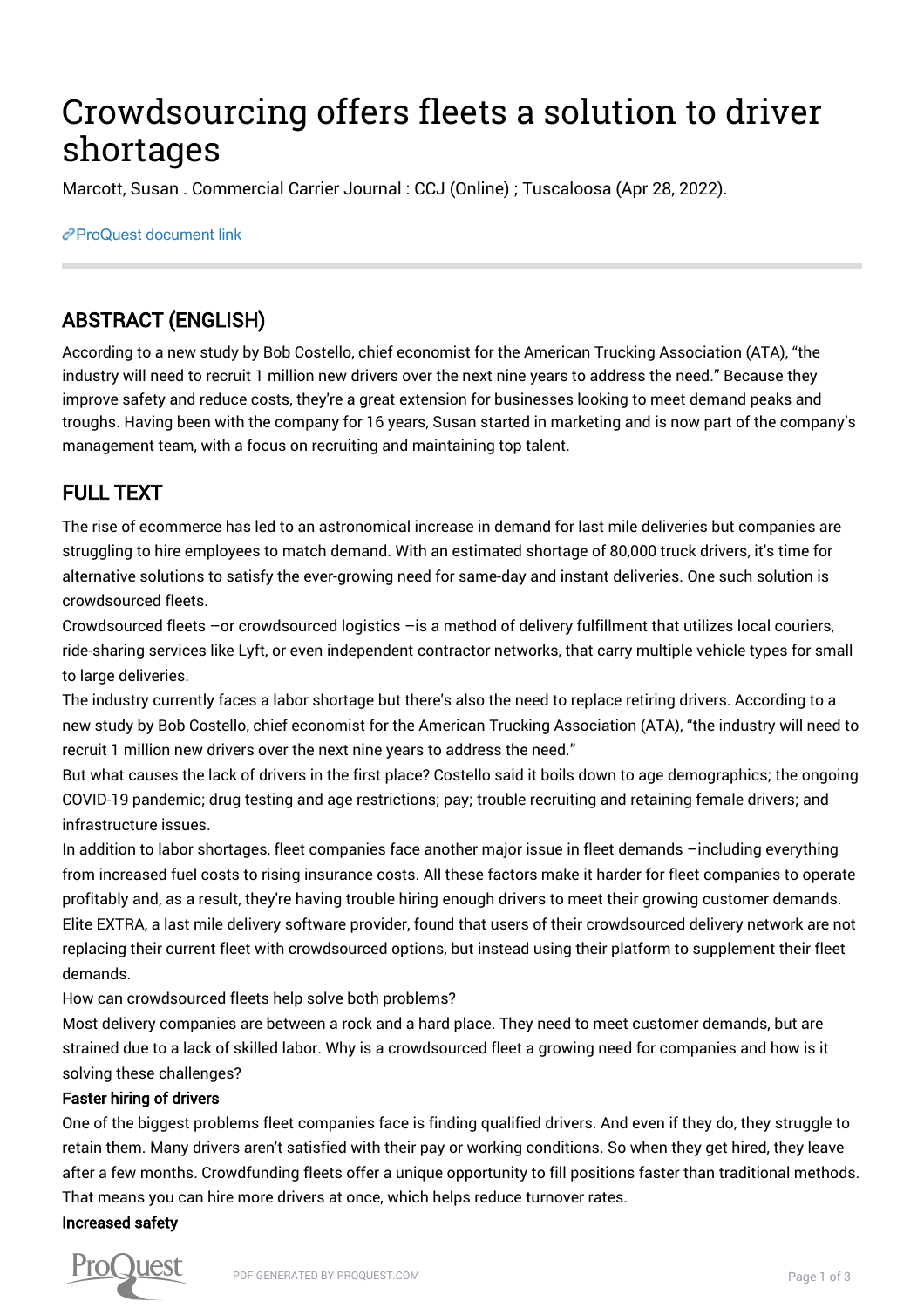Another reason why drivers quit is because of unsafe driving practices. That's why it's crucial to ensure your driver has the proper training before starting work. This takes time and money, but since crowdfunding fleets help increase efficiency, you'll have more funds to invest in training. In turn, this improves worker safety and reduces accidents.

#### More flexibility

With traditional recruitment methods you often end up with many applicants, making it difficult to choose the best candidates. On top of that, you may spend hours reviewing resumes and conducting interviews. By contrast, crowdsourced fleets allow you to select only those that fit your criteria. This saves you time and lets you focus on what matters: selecting the best candidate.

#### Cost reduction

Traditional recruitment methods require a lot of resources, including advertising, marketing and salespeople. Plus, you also need to cover the cost of background checks and other screening processes. On top of all that, you must pay employees for downtime and often overtime wages to employees who work long hours meeting short-term demand spikes. Crowdsourced fleets eliminate all of these expenses by giving you access to a fleet when you most need it, all while reducing downtime expenses.

#### Reduced hassles and costs of hiring

With crowdsourced fleets, you no longer need to go through the interviewing, hiring and onboarding process. Instead, you simply partner with a reliable crowdsourcing network or software that can help source third party fleets like Lyft and Uber to supplement a delivery demand spike. Growing networks of couriers are also quickly expanding to help meet demands for medium to large shipments as well.

Crowdsourced fleets are one way to solve labor shortages and driver shortage issues. They're not just beneficial for businesses, but also for workers. Because they improve safety and reduce costs, they're a great extension for businesses looking to meet demand peaks and troughs.

Susan Marcott is Elite EXTRA's Exec. Vice-President/Chief People and Projects Officer (CPO2). Having been with the company for 16 years, Susan started in marketing and is now part of the company's management team, with a focus on recruiting and maintaining top talent. Prior to joining Elite EXTRA, Susan was an award-winning journalist for a Wisconsin newspaper, and was Chief of Staff to two Wisconsin state senators, having spent 15 years in politics.

### DETAILS

| Subject:                       | Crowdfunding; Ride sharing services; Labor shortages; Crowdsourcing; Employees;<br>Cost reduction; COVID-19 |
|--------------------------------|-------------------------------------------------------------------------------------------------------------|
| <b>Business indexing term:</b> | Subject: Crowdfunding Employees Cost reduction                                                              |
| Location:                      | Wisconsin; United States--US                                                                                |
| <b>Publication title:</b>      | Commercial Carrier Journal: CCJ (Online); Tuscaloosa                                                        |
| <b>Publication year:</b>       | 2022                                                                                                        |
| <b>Publication date:</b>       | Apr 28, 2022                                                                                                |
| Section:                       | eCommerce / Urban delivery                                                                                  |
| <b>Publisher:</b>              | <b>Randall Reilly</b>                                                                                       |